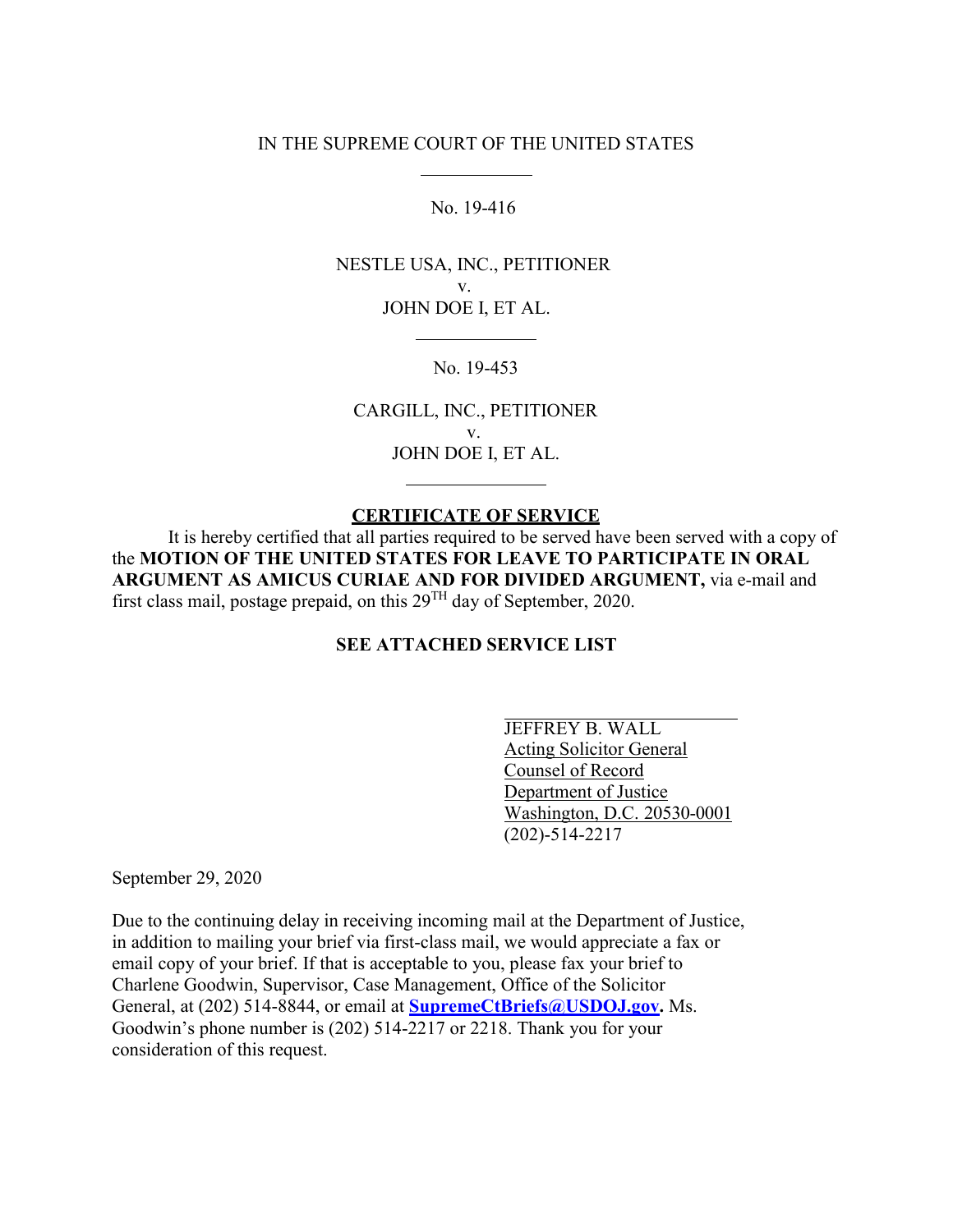19-0416 NESTLE USA, INC. JOHN DOE I, ET AL.

> R. REEVES ANDERSON ARNOLD & PORTER KAYE SCHOLER LLP 370 SEENTEENTH STREET SUITE 4400 DENVER , CO 80202 303-863-1000

JOHN B. BELLINGER ARONLAD & PORTER KAYE SCHOLER LLP 601 MASS. AVE., NW WASHINGTON, DC 20001 202-942-500 [JOHN.BELLINGER@ARNOLDPORTER.COM](mailto:JOHN.BELLINGER@ARNOLDPORTER.COM)

THEODORE J. BOUTROUSE, JR. GIBSON, DUNN & CRUTCHER LLP 333 SOUTH GRAND AVENUE LOS ANGELES, CA 90071 213-229-7000 [TBOUTROUS@GIBSONDUNN.COM](mailto:TBOUTROUS@GIBSONDUNN.COM)

TERRENCE COLLINGSWORTH INTERNATIONAL RIGHTS ADVOCATES 621 MARYLAND AVE., NE WASHINGTON , DC 20002 202-543-5811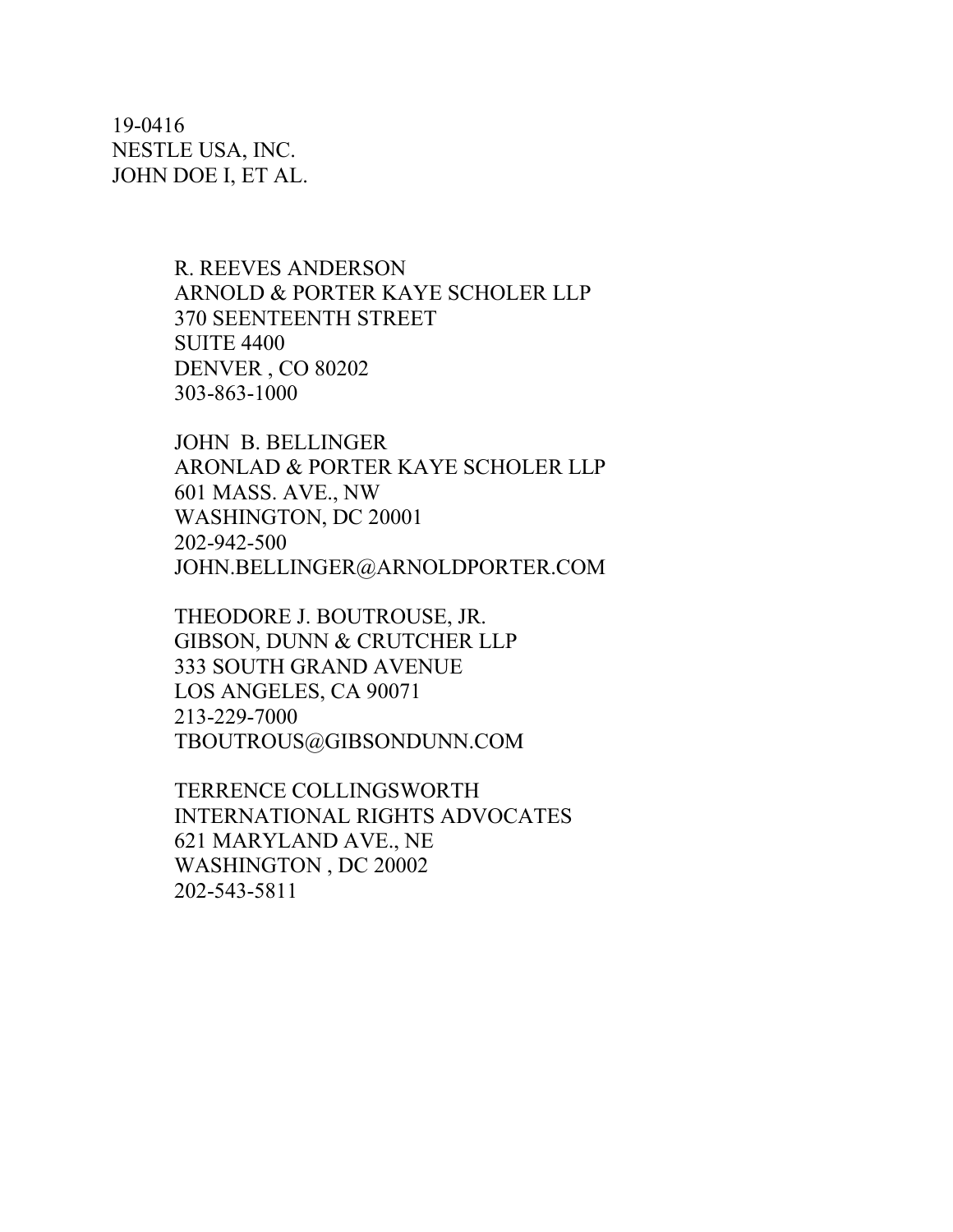SAMUEL ESTREICHER NEW YORK UNIVERSITY SCHOOL OF LAW SUPREME COURT CLINIC 40 WASHINGTON SQ., SOUTH NEW YORK, NY 10012 212-998-6226

MEIR FEDER JONES DAY 250 VESEY STREET NEW YORK , NY 10281 212-326-7870 [MFEDER@JONESDAY.COM](mailto:MFEDER@JONESDAY.COM)

BENJAMIN A. FLEMING HOGAN LOVELLS US LLP 390 MADISON AVENUE NEW YORK , NY 10017

JACK GOLDSMITH 1563 MASSACHUSETTS AVE. CAMBRIDGE, MA 02138 617-384-8159 [GOLDSMITH.JACK@GMAIL.COM](mailto:GOLDSMITH.JACK@GMAIL.COM)

PAUL L. HOFFMAN SCHONBRUN SEPLOW HARRIS & HOFFMAN LLP 200 PIER AVENUE #226 HERMOSA BEACH , CA 90245 310-393-0731 [HOFFPAUL@AOL.COM](mailto:HOFFPAUL@AOL.COM)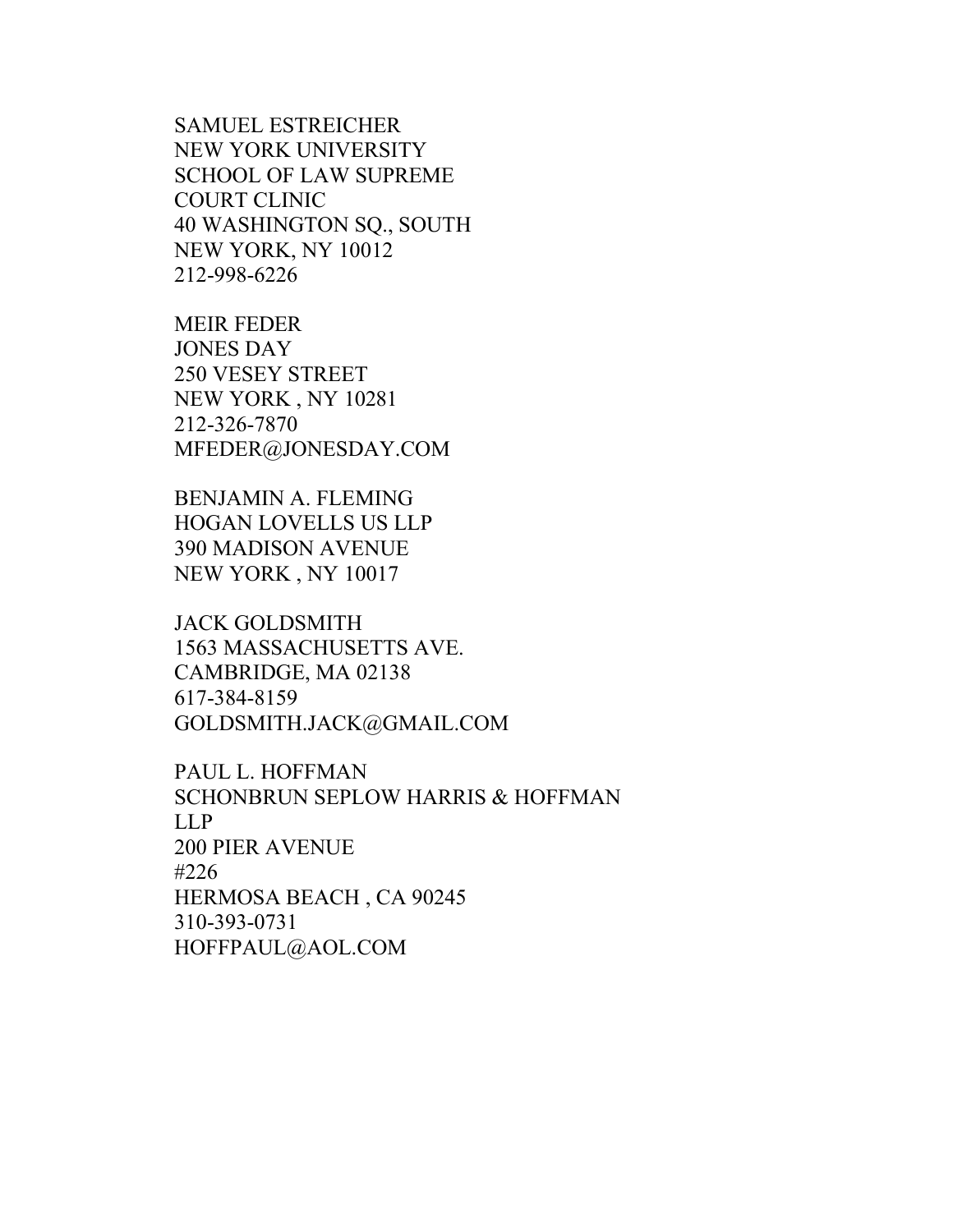WILLIAM M. JAY GOODWIN PROCTER LLP 1900 N. STREET, NW. WASHINGTON, DC 20036 202-346-4000 [WJAY@GOODWINLAW.COM](mailto:WJAY@GOODWINLAW.COM)

NEAL KUMAR KATYAL HOGAN LOVELLS US LLP 555 THIRTEENTH STREET, N.W. WASHINGTON, DC 20004 202-637-5600 [NEAL.KATYAL@HOGANLOVELLS.COM](mailto:NEAL.KATYAL@HOGANLOVELLS.COM)

STEVEN P. LEHOTSKY U.S. CHAMBER LITIGATION CENTER, INC. 1615 H. STREET, NW WASHINGTON, DC 20062 202-463-5337

KEVIN P. MARTIN GOODWIN PROCTER LLP 100 NORTHERN AVENUE BOSTON , MA 02210 617-570-1000 [KMARTIN@GOODWINLAW.COM](mailto:KMARTIN@GOODWINLAW.COM)

ROBERT A. MITTELSTAEDT JONES DAY 555 CLIFORNIA ST. 26TH FL SAN FRANCISCO, CA 94104

OWEN C. PELL WHITE & CASE LLP 1221 AVENUE OF THE AMERIDAS NEW YORK , NY 10020 212-819-8200 [OPELL@WHITECASE.COM](mailto:OPELL@WHITECASE.COM)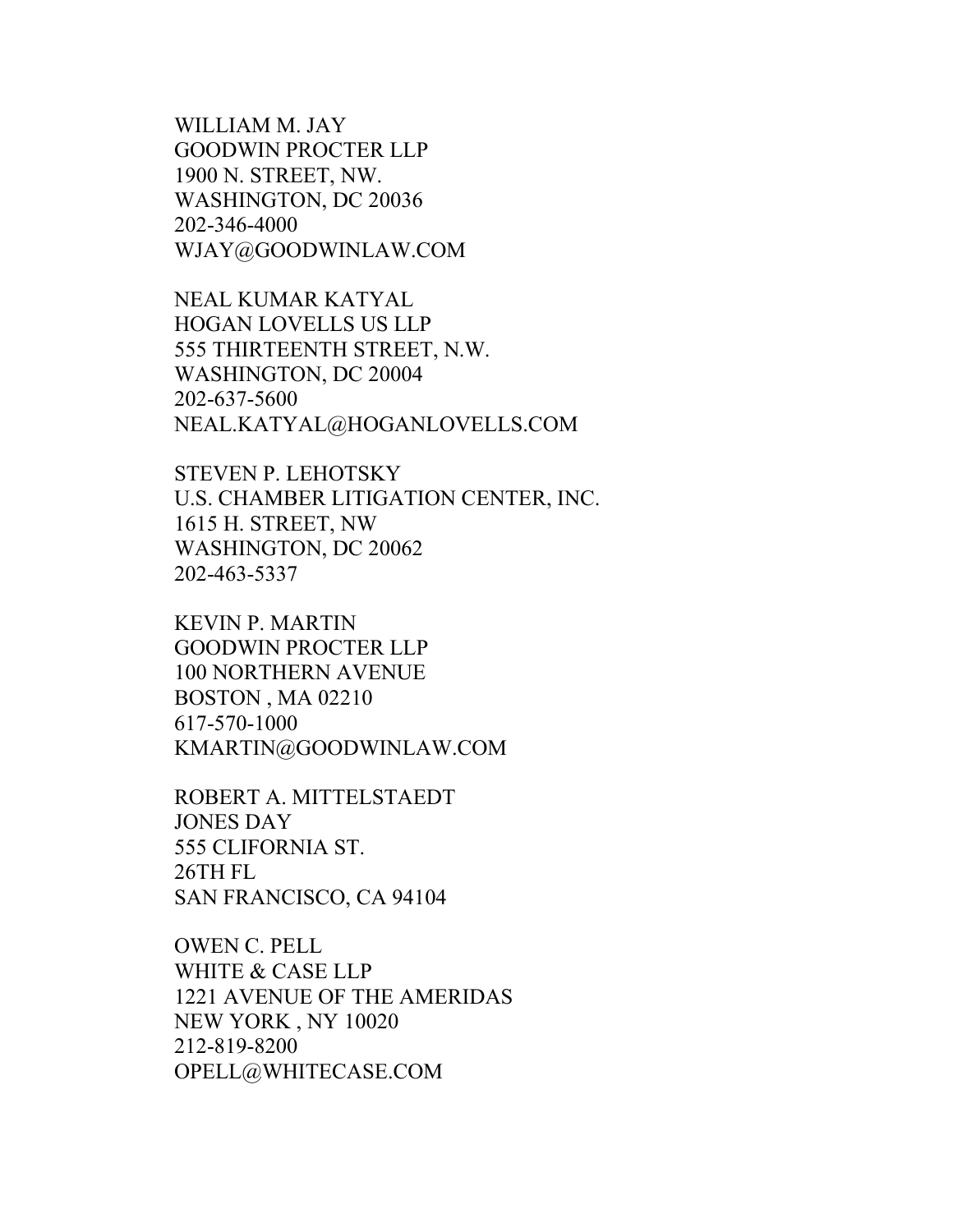ANDREW JOHN PINCUS MAYER BROWN LLP 1999 K STREET, NW WASHINGTON, DC 20006 202-263-3220 [APINCUS@MAYERBROWN.COM](mailto:APINCUS@MAYERBROWN.COM)

RICHARD A. SAMP WASHINGTON LEGAL FOUNDATION 2009 MASSACHUSETTS AVENUE, NW WASHINGTON, DC 20036 202-588-0302 [RSAMP@WLF.ORG](mailto:RSAMP@WLF.ORG)

PRATIK A. SHAH AKIN, GUMP, STRAUSS, HAUER & FELD LLP 2001 K STREET, NW 1333 NEW HAMPSHIRE AVENUE, NW WASHINGTON, DC 20006 202-887-4000 [PSHAH@AKINGUMP.COM](mailto:PSHAH@AKINGUMP.COM)

ILYA SHAPIRO CATO INSTITUTE 1000 MASSACHUSETTS AVE., NW WASHINGTON, DC 20001 202-218-4600 [ISHAPIRO@CATO.ORG](mailto:ISHAPIRO@CATO.ORG)

PETER C. TOLSDORF MANUFACTURERS' CENTER FOR LEGAL ACTION 733 10 STREET, N.W. SUITE 700 WASHINGTON, DC 20001 202-637-3000